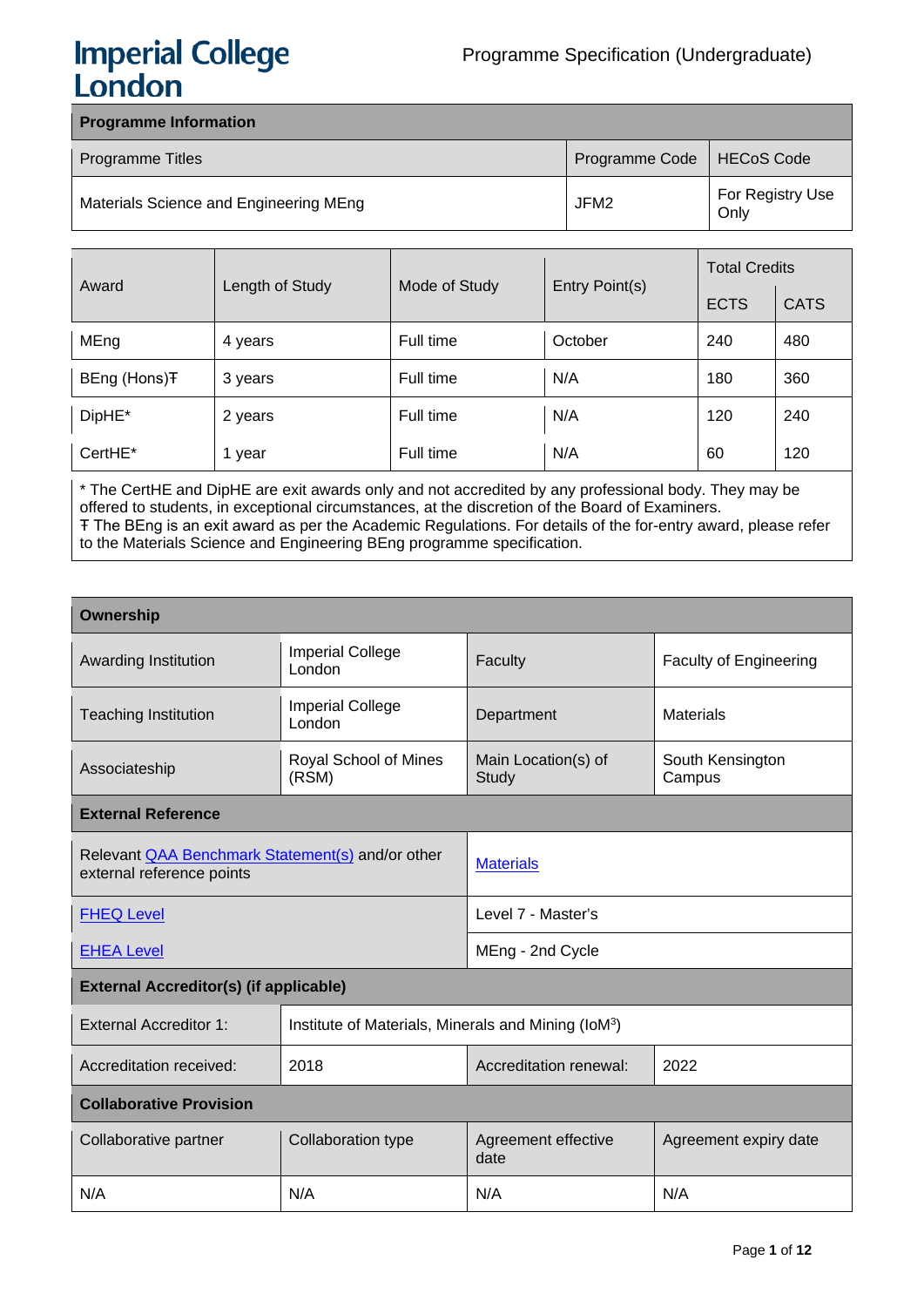| <b>Specification Details</b>             |                                 |  |  |
|------------------------------------------|---------------------------------|--|--|
| Programme Lead                           | Professor Luc Vandeperre (DUGS) |  |  |
| Student cohorts covered by specification | 2021-22 entry                   |  |  |
| Date of introduction of programme        | October 92                      |  |  |
| Date of programme specification/revision | October 21                      |  |  |

# **Programme Overview**

The programmes delivered by the Department of Materials are designed to engage you in both the scientific and engineering aspects of the discipline.

The complex interrelationship between processing, structure, properties and performance lies at the centre of Materials Science and Engineering, see figure below. For example, for steel, the most commonly used metal, how it is processed will influence its structure, the structure affects its mechanical properties which in turn determine the materials performance in a particular application. A practitioner in the discipline may ask the question "how do I design a material for my system" or "why does this material exhibit these properties," the first question is Materials Engineering and the second Materials Science.

All undergraduate courses in the Department of Materials follow a common structure in years 1 and 2, allowing you, where visa conditions permit, to transfer between streams at set points within your degree. Core modules taught across the first, second and third years are designed to introduce you to the four foundations of the discipline: Processing, Structure, Properties and Performance (see figure below), plus Materials Characterisation, Mathematics and Computing, Business for Engineers and Engineering Practice. In the third and fourth years of the programmes you will have the option to select electives that probe the Processing, Structure, Properties and Performance of particular classes of material in greater depth.



In the Processing modules you will learn how raw materials are converted into engineered products, the Structure modules consider how processing influences structure, across a range of length scales, which determines the structural and functional Properties of materials, that then defines their Performance in a given application, for example steel structures or battery systems. The Mathematics and Computing module introduces you, through science and engineering examples, to the tools that support the discipline. In the Engineering Practice modules you will work as a member of a team to design a processing system and to deconstruct an artefact. The laboratory sessions associated with the modules are structured to introduce you to the key practical skills required of a Materials Scientist and Engineer; then as the course progresses, you are given more opportunity to design your own experiments to test a hypothesis and investigate materials using electron microscopy and X-ray diffraction.

An extended laboratory project that investigates the relationship between processing, structure and properties of a material is a major part of the third year of the programme. There are also core<sup>[1](#page-1-0)</sup> modules in Materials

<span id="page-1-0"></span><sup>1</sup> **Core** modules are those which serve a fundamental role within the curriculum, and for which achievement of the credits for that module is essential for the achievement of the target award. Core modules must therefore be taken and passed in order to achieve that named award. **Compulsory** modules are those which are designated as necessary to be taken as part of the programme syllabus. Compulsory modules can be compensated. **Elective** modules are those which are in the same subject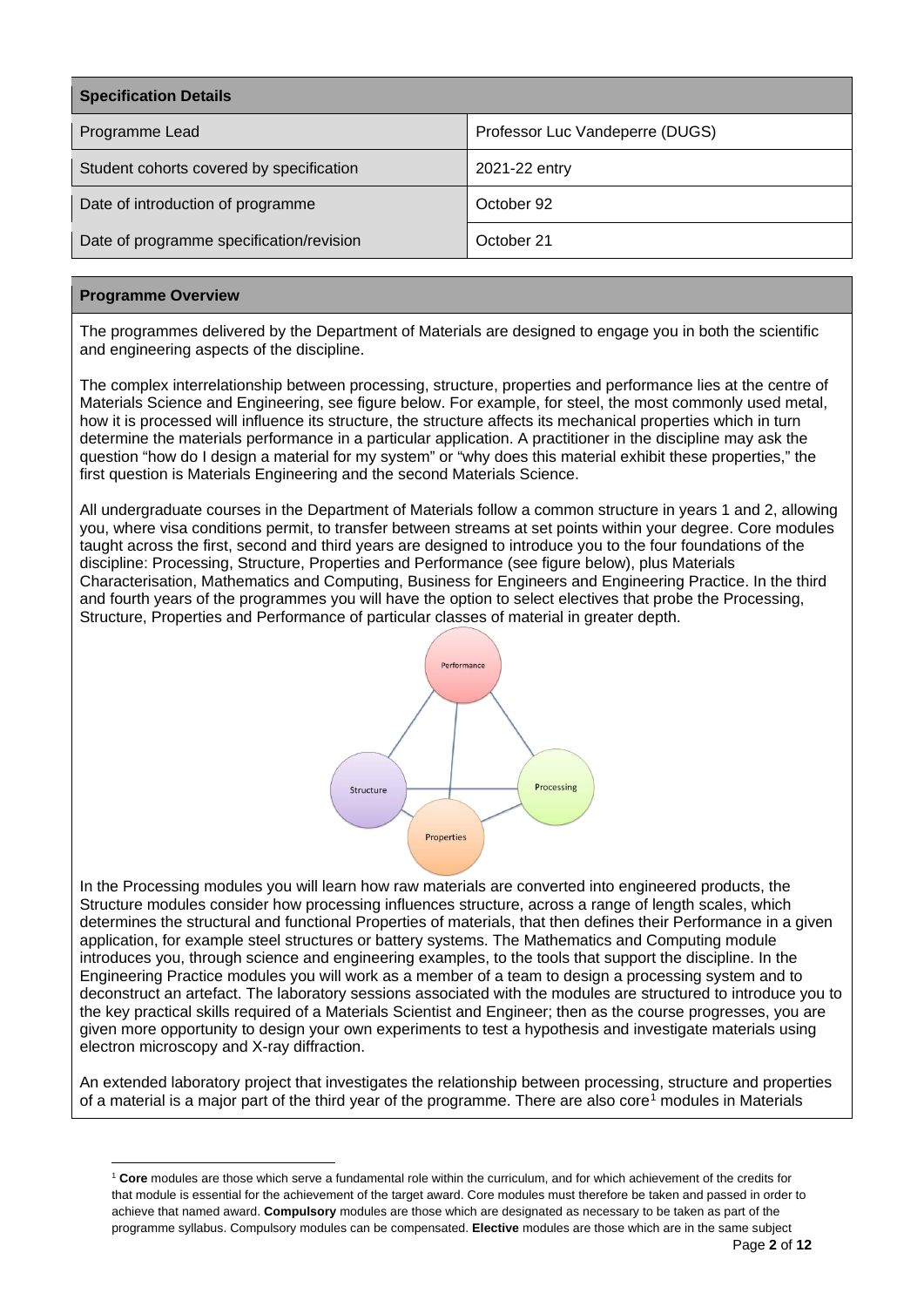Processing, Theory and Simulation of Materials, Business for Materials Scientists and Engineers and an assessed seminar programme that examines the impact of Materials in Society. In the third year you will have the opportunity to select electives from a list that map on to the Department's research themes and give you the opportunity to study in more detail a particular class of material or underpinning principle. You will also broaden your educational experience by taking an I-Explore module.

If you are undertaking the Materials Science and Engineering MEng programme you will in your 4<sup>th</sup> year undertake four electives plus an individual research project with one of the Department's research groups. This may involve you working at an external facility such as Diamond in Oxfordshire or spending time in a laboratory overseas, e.g. at MIT in the US. Project students work alongside researchers, including world leading academics and PhD students, in areas from bone regeneration to aircraft landing gear and from solar cells to cement bonded refractories.

# **MEng vs BEng**

The department offers both a three-year BEng programme and four-year integrated Master's MEng programme in Materials Science and Engineering. Both degree programmes involve substantial group and individual project work. The MEng has the added benefit of Master's level elective modules and the opportunity to undertake a research project in a cutting-edge Materials Research Group in the final year of the programme. As the first two years are the same for all programmes, you can, visa issues permitting, transfer between programmes at any point up until the end of the second year.

For details of the other programmes offered by the department please refer to the individual programme specifications for:

- Materials Science and Engineering BEng
- Biomaterials and Tissue Engineering MEng
- Materials with Nuclear Engineering MEng
- Materials with Management BEng

# **Accreditation**

These degrees are professionally accredited by the IOM3 (The Institute of Materials, Minerals and Mining) on behalf of the Engineering Council.

Achieving a professionally accredited degree demonstrates to employers that you have achieved an industryrecognised standard of competency.

Achieving a professionally accredited integrated Master's degree (MEng) means that you have satisfied the first step to becoming a Chartered Engineer (CEng) in your chosen field by satisfying the educational requirements of professional registration. To gain Chartered status, you will need to demonstrate your ability to meet additional graduate level competences described in the Engineering Council's UK-SPEC.

A CEng is a highly respected qualification earned by professionals working in engineering, which can lead to higher earning potential and better career prospects.

Professional registration also brings international recognition of your qualification, which is particularly useful for students preparing for a career abroad.

# **Learning Outcomes**

Upon the successful completion of an **MEng** award, you will be able to:

- Explain Materials Science and Engineering phenomena using scientific and mathematical reasoning.
- Synthesise scientific and engineering knowledge in processing/synthesis, characterisation and modelling to explore and control the structure, properties and performance of materials.
- Analyse, evaluate and interpret experimental or in-service data.
- Communicate effectively, both orally and in writing, to a range of audiences.
- Work effectively in multi-cultural, international teams and across disciplinary boundaries to deliver complex projects.
- Appraise procedures to enhance your own safety and working practice and that of others.
- Devise creative and innovative solutions that enable advances in Materials Engineering.

area as the field of study and are offered to students in order to offer an element of choice in the curriculum and from which students are able to select. Elective modules can be compensated.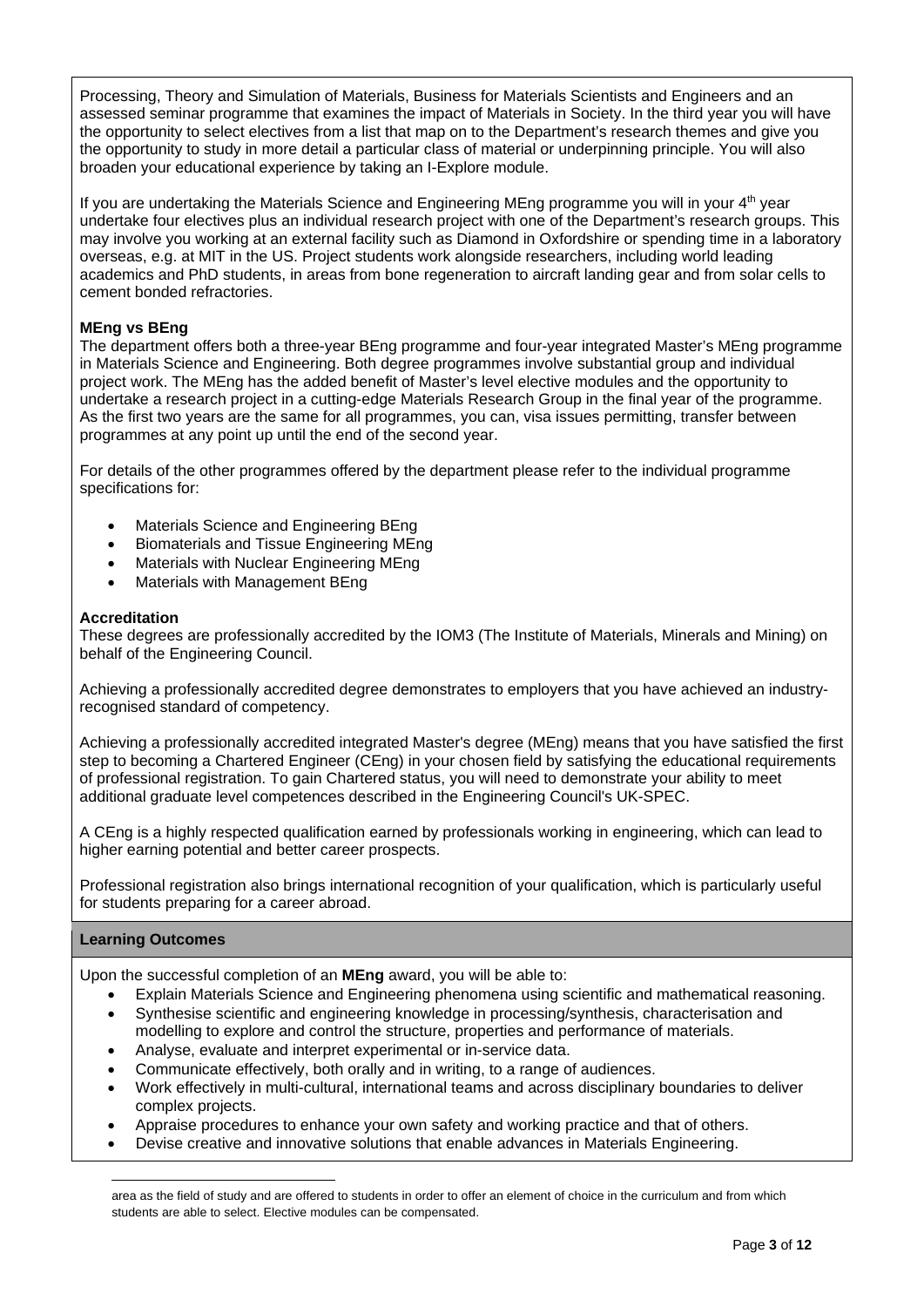- Design and perform experiments to test a scientific hypothesis.
- Confront the challenges of implementing Materials Science and Engineering solutions in a commercial environment.
- Exercise independent scholarship and adapt your skillsets to keep pace with an evolving sector.
- Consider the legal, social, ethical and professional principles associated with Materials Science and Engineering and act in a manner that respects those principles.
- Reflect and action improvements in personal development needs.

Upon the successful completion of a **BEng** award, you will be able to:

- 1. Apply scientific and mathematical reasoning to explain Materials Science and Engineering phenomena.
- 2. Use a combination of scientific and engineering knowledge in processing/synthesis, characterisation and modelling to explore and control the structure, properties and performance of materials.
- 3. Collect, analyse and evaluate experimental or in-service data.
- 4. Communicate effectively, both orally and in writing, to a range of audiences.
- 5. Work as a member of a multi-cultural, international team across disciplinary boundaries to deliver a project.
- 6. Comply with and improve procedures to enhance your own safety and practice and that of others.
- 7. Develop creative and innovative solutions to problems in Materials Engineering.
- 8. Perform experiments to test a scientific hypothesis.
- 9. Demonstrate an awareness of the challenges of implementing Materials Science and Engineering solutions in a commercial environment.
- 10. Exercise independent scholarship and adapt your skillsets to keep pace with an evolving sector.
- 11. Demonstrate an awareness of the legal, social, ethical and professional principles associated with Materials Science and Engineering and act in a manner that respects those principles.

Upon successful completion of two years of study, leading to the award of a **Diploma (DipHE)**, you will be able to:

- 1. Illustrate the use of scientific and mathematical reasoning to explain Materials Science and Engineering phenomena.
- 2. Explain the relationships between processing, structure, properties and performance of materials.
- 3. Collect and analyse experimental data.
- 4. Communicate effectively, both orally and in writing.
- 5. Work as a member of a team to deliver a project.
- 6. Comply with procedures to ensure your own safety and that of others.

Upon successful completion of one year of study, leading to the award of a **Certificate (CertHE)**, you will be able to:

- 1. Demonstrate familiarity with the terminology of Materials Science and Engineering.
- 2. Understand the principal relationships between processing, structure, properties and performance of materials through solving MSE related problems.
- 3. Collect and analyse experimental data.
- 4. Write experimental reports.
- 5. Work as a member of a team to deliver a project.
- 6. Comply with procedures to ensure your own safety and that of others.

The Imperial Graduate Attributes are a set of core competencies which we expect students to achieve through completion of any Imperial College degree programme. The Graduate Attributes are available at: [www.imperial.ac.uk/students/academic-support/graduate-attributes](http://www.imperial.ac.uk/students/academic-support/graduate-attributes)

# **Entry Requirements**

|                      | A-levels                                                                                                                                                                                                                         |
|----------------------|----------------------------------------------------------------------------------------------------------------------------------------------------------------------------------------------------------------------------------|
| Academic Requirement | <b>Minimum entry standards</b><br>Our minimum entry standard for 2019 entry is <b>AAA overall</b> , to include:<br>A in Mathematics<br>A in Chemistry<br>A in Physics<br>General Studies and Critical Thinking are not accepted. |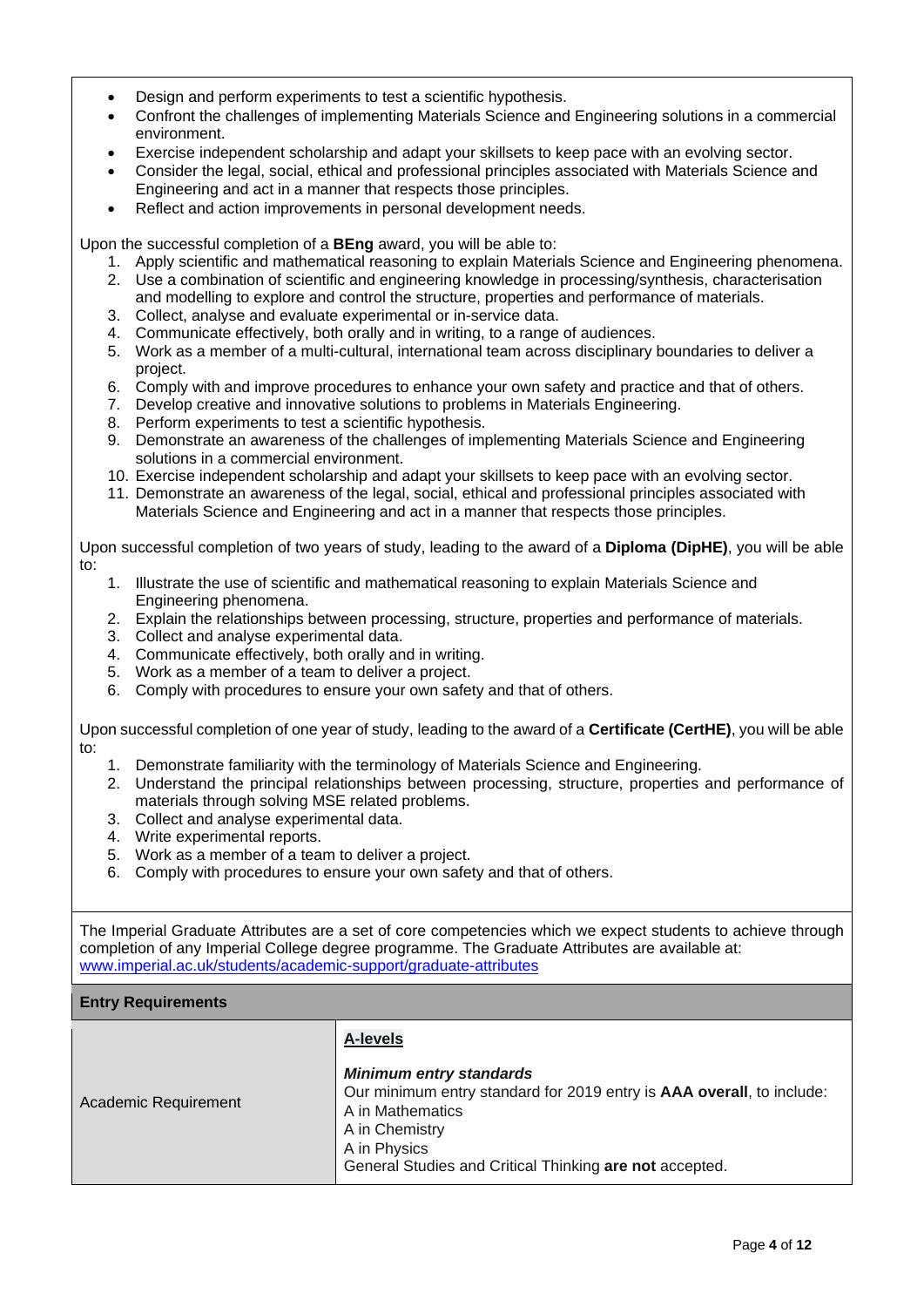|                                  | <b>Typical offer range</b><br>As a guide, here are the typical offers made in 2017 to at least 85% of<br>applicants studying A-levels:<br>Three A-level offer: A*AA<br>Practical endorsement (practical science assessment)<br>If you are made an offer you will be required to achieve a pass in the<br>practical endorsement in all science subjects that form part of the offer.<br>The practical endorsement is part of the reformed English linear A-<br>levels.<br><b>International Baccalaureate</b><br><b>Minimum entry standards</b><br>Our minimum entry standard for 2019 entry is 38 points overall, to<br>include:<br>6 in Mathematics at higher level<br>6 in Physics at higher level<br>6 in Chemistry at higher level<br><b>Typical offer range</b><br>As a guide, the typical offer made in 2017 to at least 85% of applicants<br>studying IB was 38 points overall.<br>For further information on entry requirements, please go to<br>https://www.imperial.ac.uk/study/ug/apply/requirements/ugacademic/ |
|----------------------------------|----------------------------------------------------------------------------------------------------------------------------------------------------------------------------------------------------------------------------------------------------------------------------------------------------------------------------------------------------------------------------------------------------------------------------------------------------------------------------------------------------------------------------------------------------------------------------------------------------------------------------------------------------------------------------------------------------------------------------------------------------------------------------------------------------------------------------------------------------------------------------------------------------------------------------------------------------------------------------------------------------------------------------|
| Non-academic Requirements        | N/A                                                                                                                                                                                                                                                                                                                                                                                                                                                                                                                                                                                                                                                                                                                                                                                                                                                                                                                                                                                                                        |
|                                  |                                                                                                                                                                                                                                                                                                                                                                                                                                                                                                                                                                                                                                                                                                                                                                                                                                                                                                                                                                                                                            |
| English Language Requirement     | <b>Standard requirement</b><br>Please check for other Accepted English Qualifications                                                                                                                                                                                                                                                                                                                                                                                                                                                                                                                                                                                                                                                                                                                                                                                                                                                                                                                                      |
| <b>Admissions Test/Interview</b> | There is no admissions test. Applicants resident in the UK or EU who<br>are shortlisted will be invited for interview at Imperial College, the<br>interview will include an opportunity for students to tour the Department.                                                                                                                                                                                                                                                                                                                                                                                                                                                                                                                                                                                                                                                                                                                                                                                               |

The programme's competency standards can be found at: TBC.

# **Learning & Teaching Approach**

# **Teaching**

You will learn through a combination of entire cohort sessions, small group workshops, tutorials, a significant number of laboratory activities and independent study. Students will build on their core knowledge from years 1 and 2 in specific areas through the selection of optional courses in years 3 and 4.

The teaching methods used to deliver core and optional modules will vary from standard classroom teaching to more active learning in which, for example, you may be required to watch a short lecture on a subject online and then during the teaching session work on a structured problem set with the support of the academic in charge.

Professional skills development is supported in years 1 and 2 through the personal tutorial system, where students work in small groups together with an academic.

In addition to individual learning students will participate in a number of group projects e.g. in year 1 a Design Study, in Year 2 a Case Study and in Year 3 an extended laboratory exercise, these are designed to develop team work and also offer you opportunities to refine your presentation skills.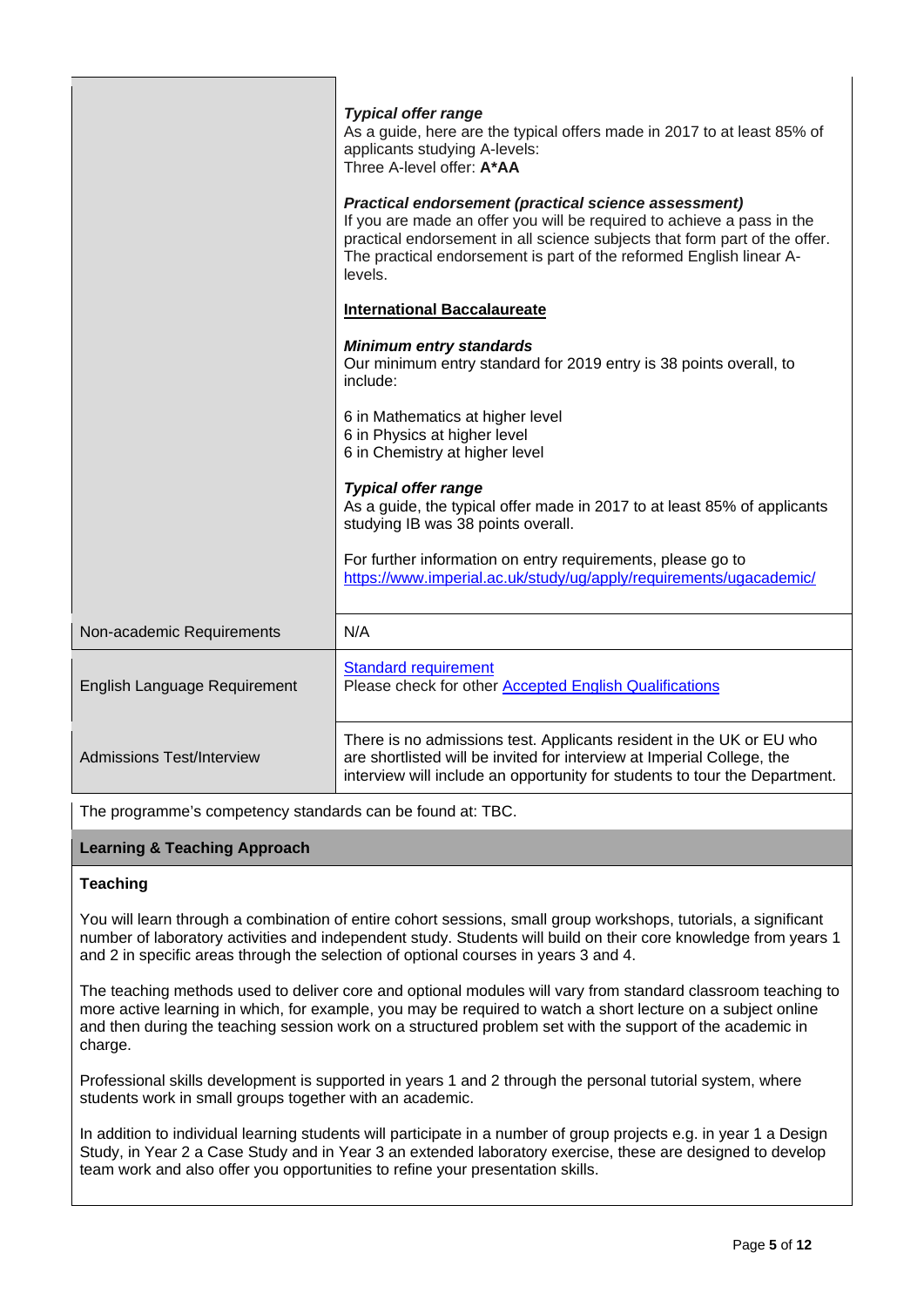Laboratory and computing sessions get progressively more complex through the programme. Initially key skills such as sample polishing, polymer synthesis and python programming are taught. This progresses to core characterisation laboratories, modelling workshops and an extended processing exercise in years 2 and 3. The MEng programmes culminate in a research project in the final year; projects may be totally experimental, totally computational or contain aspects of both. In addition to the Research Project students take four electives.

You will be expected to spend significant time on independent study outside of face to face contact time. This will typically include reading journal articles and books, undertaking research online and in the library, reviewing lecture notes and watching lecture recordings, working on individual and group projects, working on coursework assignments and revising for exams. There is also a programme of extra-curricular lectures delivered by guest speakers from industry (e.g. Shell and Rolls-Royce) designed to introduce you to some of the key technical challenges in industry.

# **Overall workload**

Module size at Imperial is measured in **ECTS** (European Credit Transfer System) credits. One [ECTS](https://www.imperial.ac.uk/study/ug/apply/our-degrees/) represents about 25 hours of student effort for a typical conscientious student, including formal teaching, practical work, private study, examination preparation and assessment. A full academic year involves 60 ECTS, or about 1500 hours of study in total.

Core modules in years 1 and 2 are worth 10 ECTS. Some of these modules have a very high component of coursework, e.g. Engineering Principles 1 is 100% coursework. However, the majority involve about 60 hours of lectures, tutorials and workshops, 40 hours of laboratory work, 100 hours of coursework, problem solving, private study and project work, and about 50 hours of revision for an end of module examination. There is significant variation in this balance between different modules, but all modules of equivalent value involve similar levels of commitment and workload. Electives in years 3 and 4 are typically worth 5 ECTS and will involve 30 hours of lecture or workshop time, 60 hours of coursework, problem solving, private study and project work, and about 35 hours of revision for an end of module examination.

Lectures, practicals and other formal activities take place on weekdays only, with Wednesday afternoons normally remaining free. We do not normally schedule teaching out of term time.

#### **Assessment Strategy**

#### Assessment Methods

You can expect a variety of different types of assessment, such as:

- Performance in the Teaching Laboratory
- Laboratory reports
- Online programming tests
- Written coursework
- Group project reports
- Written examinations
- Poster Presentations
- Research thesis
- Oral presentations

You will have already experienced various forms of academic assessment during your previous education. At Imperial, we use assessment in two ways: *Formative assessment* is used to develop your skills, knowledge and understanding, and to help you judge your own progress; formative assessment does not contribute to your final marks and class of degree awarded. *Summative assessment* involves formal assessment of your work, through examination, coursework and project work; summative assessment does contribute to your final result.

Year 1 and 2 core modules are either year-long (and run in every term of the year) or run for a single term. The year-long Mathematics and Computing and Performance of Structural Materials modules will be assessed by a combination of coursework and end of term tests. The Engineering Practice modules will be both formatively and summatively assessed by coursework throughout the year. Care is taken when setting coursework to distribute deadlines through the year. The Processing, Structure and Property modules will be assessed by an end of module examination in the term in which they are taught. It is important to note that the final activity in the Engineering Practice modules will consider how mathematics, processing, structure, property and skills taught during the year influence the performance of a material system. To perform well in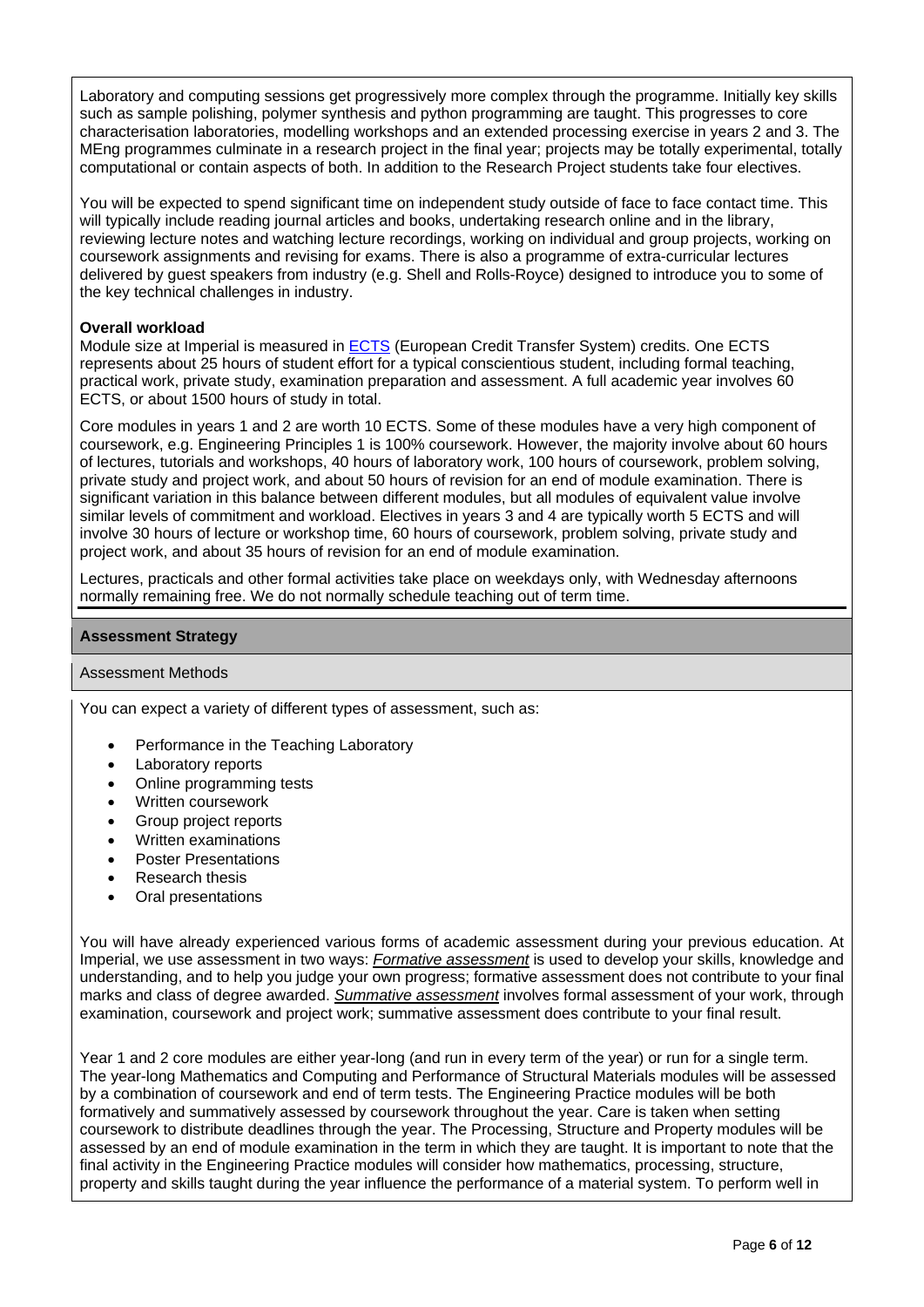the final assessment of the Engineering Practice module will require a knowledge of all material introduced across the entire course to date.

In years 3 and 4 the core modules will all be coursework only or a combination of coursework and examination whilst the electives will be assessed by a combination of coursework and examination or examination only.

The exact balance of the summative assessment through the programme depends upon which elective modules are taken, but is likely to be:

|        | Coursework    | Examination |  |
|--------|---------------|-------------|--|
| Year 1 | 40%           | 60%         |  |
| Year 2 | 35%           | 65%         |  |
| Year 3 | $38\% - 45\%$ | 55% - 62%   |  |
| Year 4 | 67% - 74%     | 26% - 33%   |  |

# Academic Feedback Policy

Academic feedback to students on coursework is primarily delivered using the Blackboard Learn portal and is normally returned to students within 2 academic weeks of submission. Feedback will also be given (where appropriate) verbally following assessment or during interactions with Personal Tutors, the Senior Tutor or Director of Undergraduate Studies.

Feedback may be provided in a number of formats, including:

- Oral (during/after lectures, workshops, labs);
- Personal (during academic discussions e.g. personal tutorials, office hours);
- Interactive (during workshops with academic staff/GTAs);
- Written (solutions to coursework, comments on laboratory reports).

Feedback on written examinations is provided in the form of written commentaries which comment on the performance of the entire cohort on each individual question.

During the academic year indicative results will be provided to students, the results are ratified at the Board of Examiners.

Feedback from students is imperative to helping us improve the course - particularly via the Student-Staff Committee and through termly Student Online Evaluation (SOLE).

The College's Policy on Academic Feedback and guidance on issuing provisional marks to students is available at:

[www.imperial.ac.uk/about/governance/academic-governance/academic-policy/exams-and-assessment/](http://www.imperial.ac.uk/about/governance/academic-governance/academic-policy/exams-and-assessment/)

Re-sit Policy

The College's Policy on Re-sits is available at: [www.imperial.ac.uk/student-records-and-data/for-current](http://www.imperial.ac.uk/student-records-and-data/for-current-students/undergraduate-and-taught-postgraduate/exams-assessments-and-regulations/)[students/undergraduate-and-taught-postgraduate/exams-assessments-and-regulations/](http://www.imperial.ac.uk/student-records-and-data/for-current-students/undergraduate-and-taught-postgraduate/exams-assessments-and-regulations/)

Mitigating Circumstances Policy

The College's Policy on Mitigating Circumstances is available at: [www.imperial.ac.uk/student-records-and](http://www.imperial.ac.uk/student-records-and-data/for-current-students/undergraduate-and-taught-postgraduate/exams-assessments-and-regulations/)[data/for-current-students/undergraduate-and-taught-postgraduate/exams-assessments-and-regulations/](http://www.imperial.ac.uk/student-records-and-data/for-current-students/undergraduate-and-taught-postgraduate/exams-assessments-and-regulations/)

| <b>Additional Programme Costs</b>                                                                                                |                    |                       |  |
|----------------------------------------------------------------------------------------------------------------------------------|--------------------|-----------------------|--|
| This section should outline any additional costs relevant to this programme which are not included in students'<br>tuition fees. |                    |                       |  |
| Description                                                                                                                      | Mandatory/Optional | Approximate<br>$\sim$ |  |

cost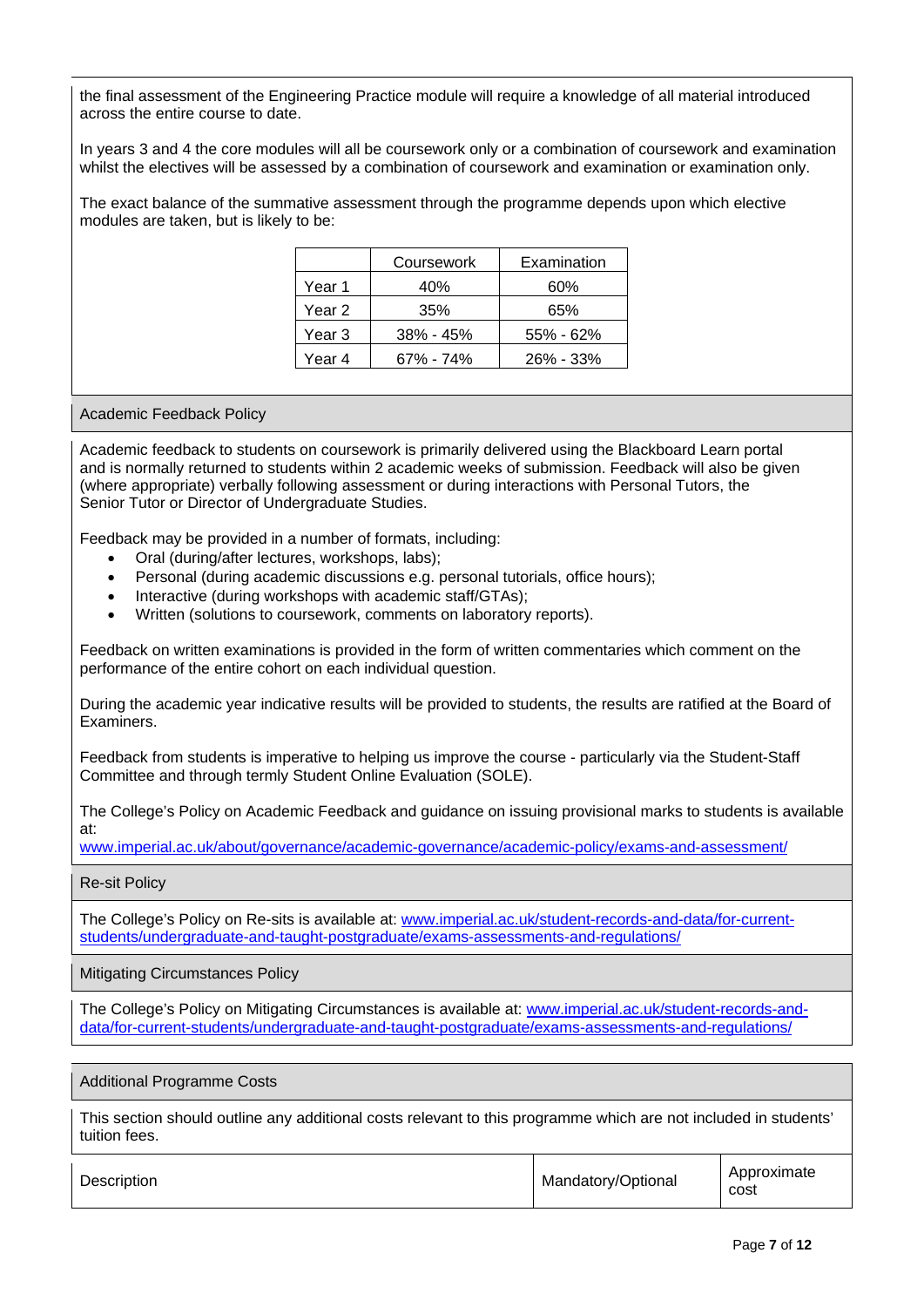| You will need a laptop for some classes and coursework. The<br>laptop must meet a minimum specification. For the 2018-19<br>academic year this is:                                               |           |                                               |
|--------------------------------------------------------------------------------------------------------------------------------------------------------------------------------------------------|-----------|-----------------------------------------------|
| Windows 10 capable<br>Intel i5/i7 6th/7th generation processor<br>8GB RAM<br>256 GB SSD HDD                                                                                                      |           |                                               |
| The Department has a number of laptops available for loan for<br>the duration of your course. A deposit of £100 is required,<br>refundable when you return the laptop at the end of your course. | Mandatory | £100 deposit if<br>loaned from<br>Department. |
| You will have the chance to indicate whether you wish to take<br>part in the laptop loan scheme when contacted by the<br>Department in the September before you start your course.               |           |                                               |
| If you choose to borrow a laptop, you will be sent an invoice for<br>the deposit amount which is payable online before the start of<br>term. A variety of payment methods are available.         |           |                                               |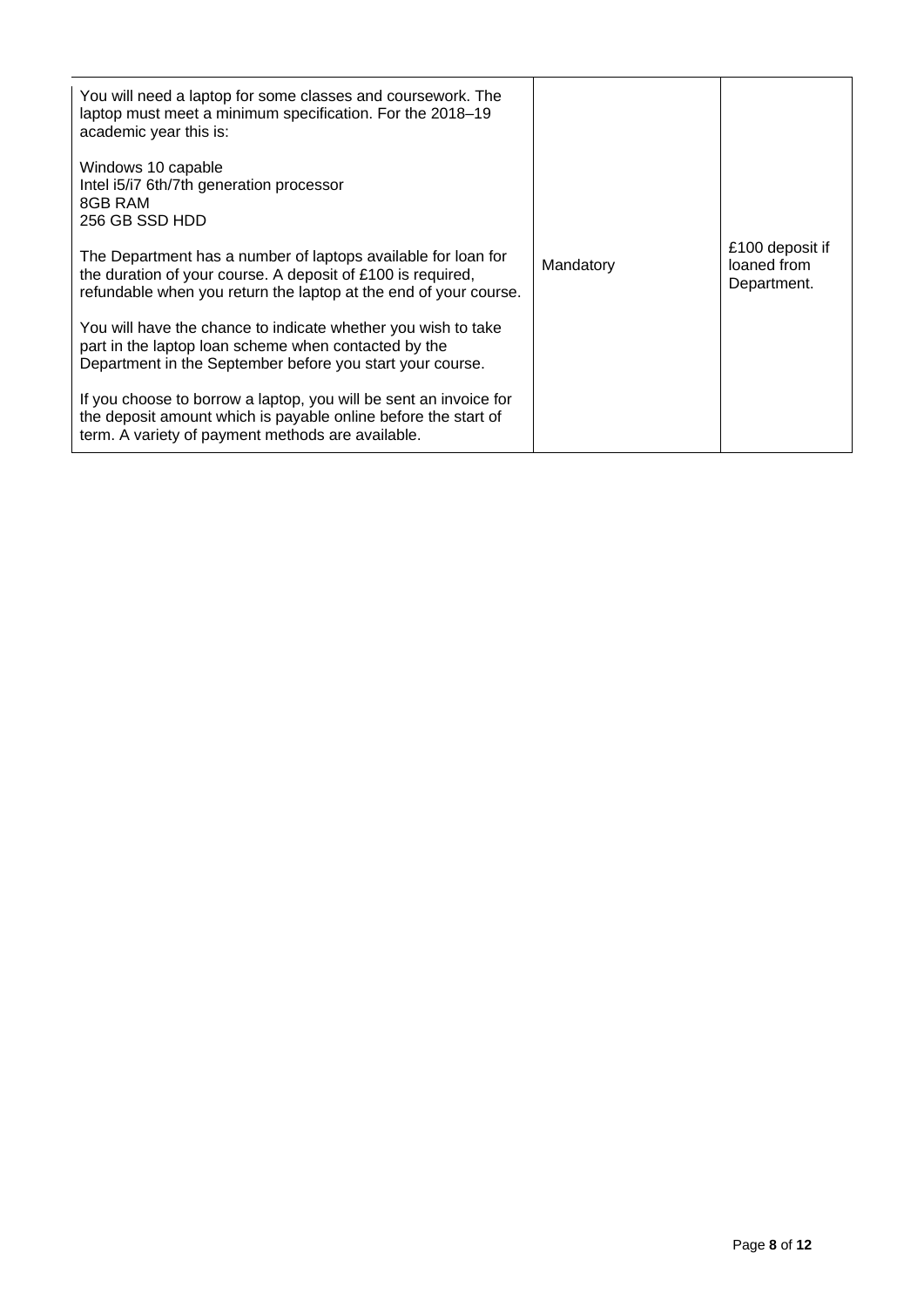**Important notice**: The Programme Specifications are the result of a large curriculum and pedagogy reform implemented by the Department and supported by the Learning and Teaching Strategy of Imperial College London. The modules, structure and assessments presented in this Programme Specification are correct at time of publication but might change as a result of student and staff feedback and the introduction of new or innovative approaches to teaching and learning. You will be consulted and notified in a timely manner of any changes to this document.

# **Programme Structure**

# **Year 1 – FHEQ Level 4 Students study all modules.**

| Code      | Module Title                        | Core/<br>Elective | Group* | Term                | Credits |
|-----------|-------------------------------------|-------------------|--------|---------------------|---------|
| MATE40001 | Mathematics and Computing 1         | Core              | N/A    | $1 - 3$             | 10      |
| MATE40002 | Performance of Structural Materials | Core              | N/A    | $1 - 3$             | 10      |
| MATE40003 | <b>Engineering Practice 1</b>       | Core              | N/A    | $1 - 3$             | 10      |
| MATE40004 | <b>Fundamentals of Processing</b>   | Core              | N/A    | 1                   | 10      |
| MATE40005 | Structure 1                         | Core              | N/A    | 2                   | 10      |
| MATE40006 | Properties 1                        | Core              | N/A    | 2                   | 10      |
|           |                                     |                   |        | <b>Credit Total</b> | 60      |

# **Year 2 – FHEQ Level 5 Students study all modules.**

| Code             | Module Title                        | Core/<br>Elective | Group | Term                | Credits |
|------------------|-------------------------------------|-------------------|-------|---------------------|---------|
| <b>MATE50001</b> | Mathematics and Computing 2         | Core              | N/A   | $1 - 3$             | 10      |
| MATE50003        | <b>Engineering Practice 2</b>       | Core              | N/A   | $1 - 3$             | 10      |
| MATE50005        | <b>Materials Characterisation</b>   | Core              | N/A   | $1 - 2$             | 10      |
| MATE50006        | Properties 2                        | Core              | N/A   | 2                   | 10      |
| MATE50004        | Structure 2                         | Core              | N/A   | 2                   | 10      |
| MATE50002        | Performance of Functional Materials | Core              | N/A   | $2 - 3$             | 10      |
|                  |                                     |                   |       | <b>Credit Total</b> | 60      |

**Year 3 - FHEQ Level 6 Students take all core modules. Those students following the MEng programme in Materials Science and Engineering should select four electives from groups A and B.** 

| Code      | Module Title                       | Core/<br>Elective | Group | Term | <b>Credits</b> |
|-----------|------------------------------------|-------------------|-------|------|----------------|
| MATE60005 | <b>Materials Processing</b>        | Core              | N/A   |      | 10             |
| MATE60003 | Processing Laboratory              | Core              | N/A   |      | 5              |
| MATE60002 | Theory and Simulation of Materials | Core              | N/A   |      | 7.5            |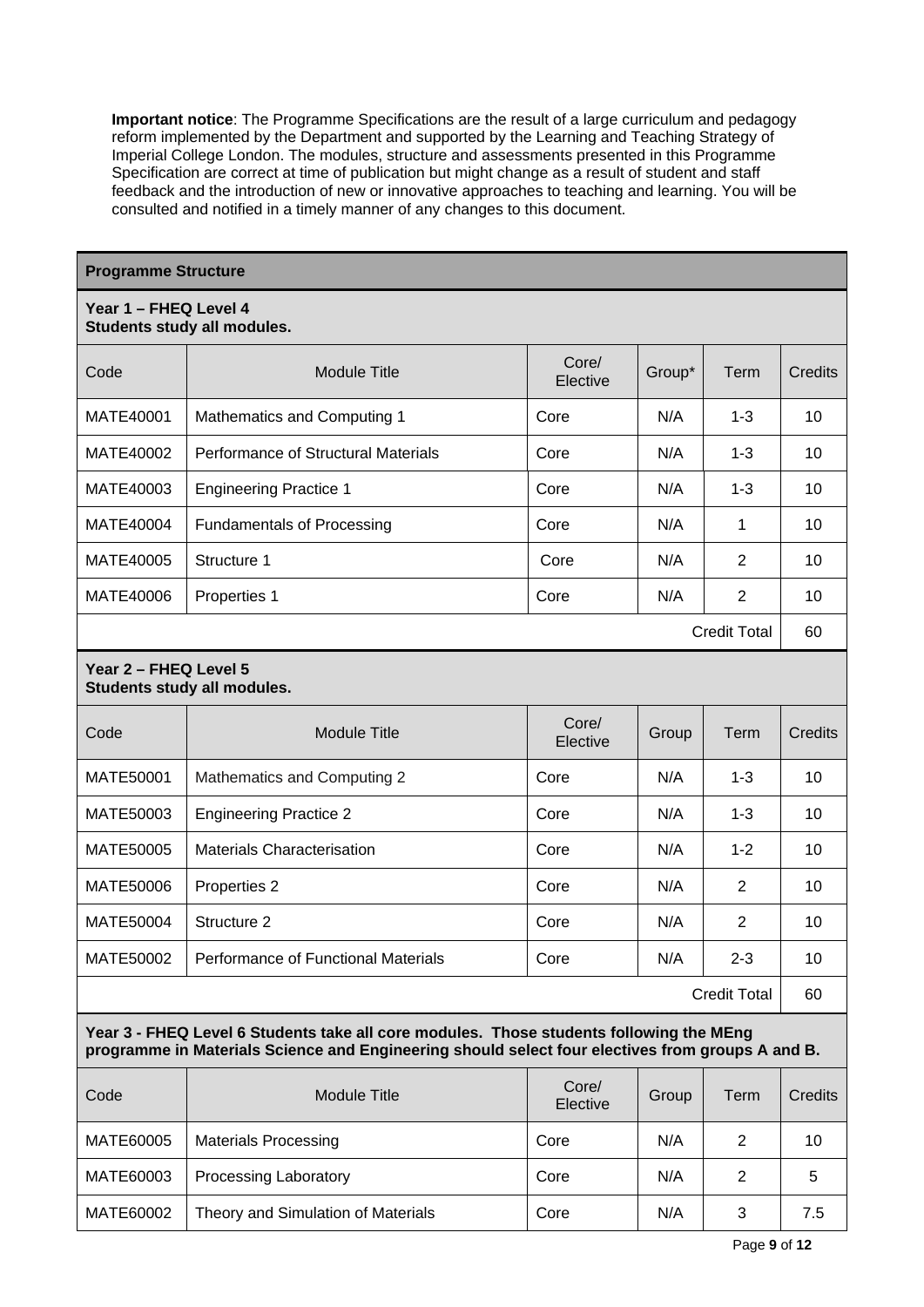| MATE60001           | Business for Materials Science and<br>Engineering | Core       | N/A | $2 - 3$          | 5   |
|---------------------|---------------------------------------------------|------------|-----|------------------|-----|
| MATE60004           | <b>Research Techniques</b>                        | Core       | N/A | 2,3              | 7.5 |
|                     | I-Explore                                         | Compulsory | N/A | 1 $&\sqrt{or} 2$ | 5   |
| MATE60007           | <b>Engineering Alloys</b>                         | Elective   | A   | 1                | 5   |
| MATE60008           | <b>Ceramics and Glasses</b>                       | Elective   | A   | 1                | 5   |
| MATE60009           | <b>Nanomaterials</b>                              | Elective   | A   | 1                | 5   |
| MATE60011           | Surfaces and Interfaces                           | Elective   | A   | 1                | 5   |
| MATE60010           | <b>Optoelectonic Materials</b>                    | Elective   | A   | 1                | 5   |
| MATE60009           | <b>Mathematics and Quantum Mechanics</b>          | Elective   | A   | 1                | 5   |
| MATE60006           | <b>Biomaterials</b>                               | Elective   | B   | 1                | 5   |
| <b>Credit Total</b> |                                                   |            |     |                  | 60  |

# **Year 4 - FHEQ Level 7 All students complete an individual research project. If you are following the Materials science and engineering MEng programme you can choose four electives from groups A-C.**

| Code                | Module Title                        | Core/<br>Elective | Group | Term    | <b>Credits</b> |
|---------------------|-------------------------------------|-------------------|-------|---------|----------------|
|                     | <b>Individual Project</b>           | Core              | N/A   | $1 - 3$ | 40             |
|                     | <b>Density Functional Theory</b>    | Elective          | A     | 2,3     | 5              |
|                     | <b>Advanced Engineering Alloys</b>  | Elective          | A     | 2,3     | 5              |
|                     | Electroceramics                     | Elective          | A     | 2,3     | 5              |
|                     | <b>Advanced Nanomaterials</b>       | Elective          | A     | 2,3     | 5              |
|                     | <b>Advanced Structural Ceramics</b> | Elective          | A     | 2,3     | 5              |
|                     | <b>Advanced Biomaterials</b>        | Elective          | B     | 2,3     | 5              |
|                     | <b>Advanced Tissue Engineering</b>  | Elective          | B     | 2,3     | 5              |
|                     | <b>Nuclear Materials</b>            | Elective          | C     | 1       | 5              |
| <b>Credit Total</b> |                                     |                   |       | 60      |                |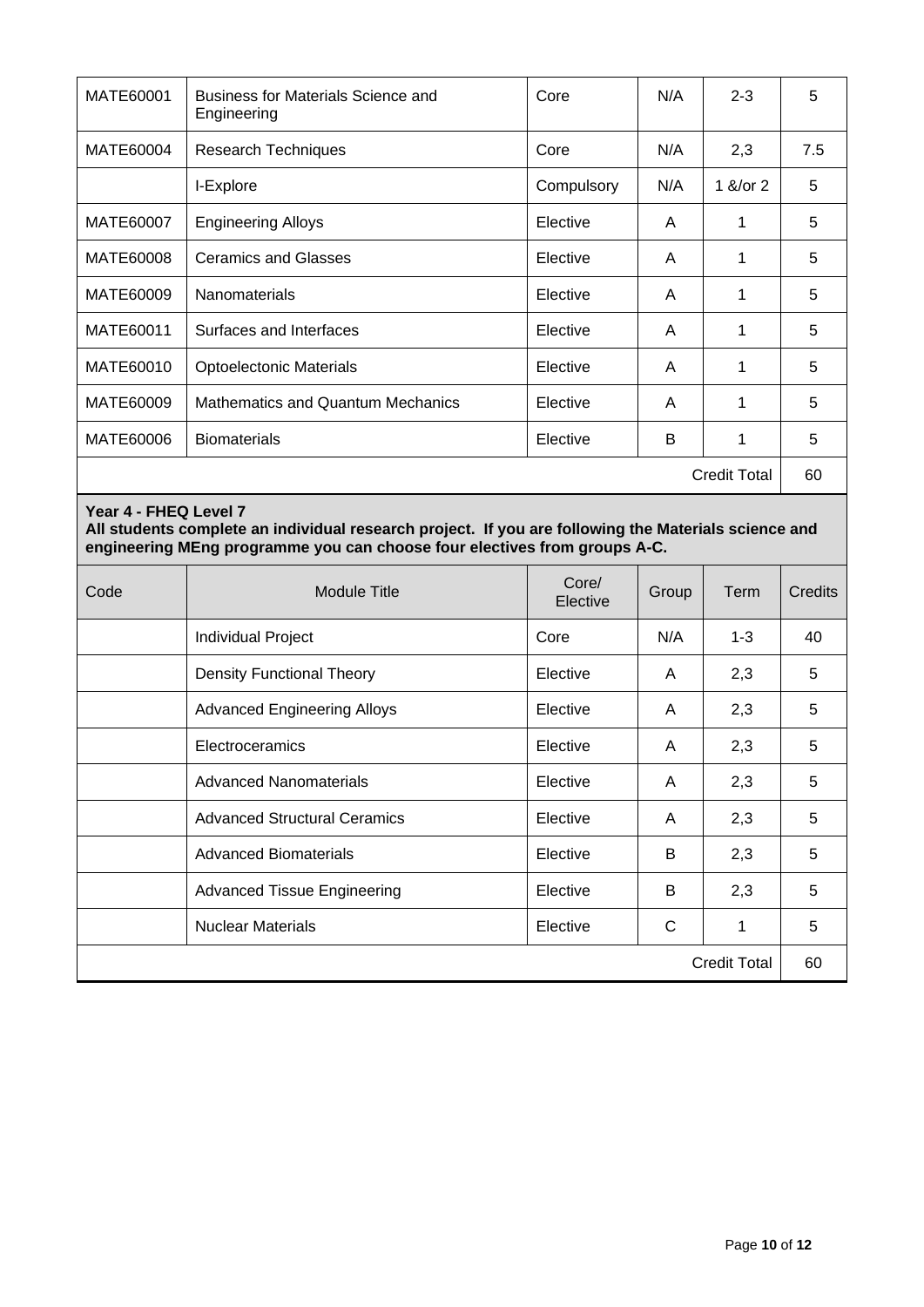# Progression and Classification

For each year a mark for the year is determined by aggregating the weighted module marks, the weighting is by the ECTS associated with each module.

To proceed from Year One

An MEng student must:

- Achieve an aggregate mark of at least 40.00% in each module.
- Achieve a mark for the year of at least 40.00%.

To proceed from Year Two

An MEng student must:

- Achieve an aggregate mark of at least 40.00% in each module.
- Achieve a mark for the year of at least 40.00%.
- Students on (or wishing to transfer to) MEng programmes must achieve a year mark of at least 60.00%, students who fail to achieve this mark will be transferred to a BEng programme.

To proceed from Year Three

A MEng student must:

• Achieve an aggregate mark of at least 40.00% in each module and pass the year with an overall mark of at least 50.00%, failure in an elective module may be compensated provided that you have been awarded 30.00% or higher. No more than 15 ECTS may be earned as compensated passes across the degree programme.

To be awarded an MEng after Year Four A student must:

> • Achieve an aggregate mark of at least 50.00% in each module, failure in an elective module may be compensated provided that you have been awarded 40.00% or higher. No more than 15 ECTS may be earned as compensated passes across the degree programme.

#### **Transferring between programmes**

As the first two years are the same for all programmes students can, visa issues permitting, transfer between programmes at any point up until the end of Year Two.

#### **Classification**

The marks from modules in each year contribute towards the final degree classification.

In order to be considered for an award, you must have achieved the minimum number of credits at the required levels.

Your classification will be determined by your year weighted mark:

For a MEng award, Year One is weighted at 7.50%, Year Two at 20.00% and Years Three and Four at 36.25%.

The College sets the class of undergraduate degree that may be awarded as follows:

| First               | 70.00% or above for the average weighted module results |
|---------------------|---------------------------------------------------------|
| <b>Upper Second</b> | 60.00% or above for the average weighted module results |
| Lower Second        | 50.00% or above for the average weighted module results |
| Third               | 40.00% or above for the average weighted module results |

Please find the full Academic Regulations at [https://www.imperial.ac.uk/about/governance/academic](https://www.imperial.ac.uk/about/governance/academic-governance/regulations/)[governance/regulations/.](https://www.imperial.ac.uk/about/governance/academic-governance/regulations/) Please follow the prompts to find the set of regulations relevant to your programme of study.

Programme Specific Regulations

Provided a student has passed the year a student may be allowed the opportunity to be reassessed on failed modules in Years 1, 2, and 3, at the discretion of the Board of Examiners.